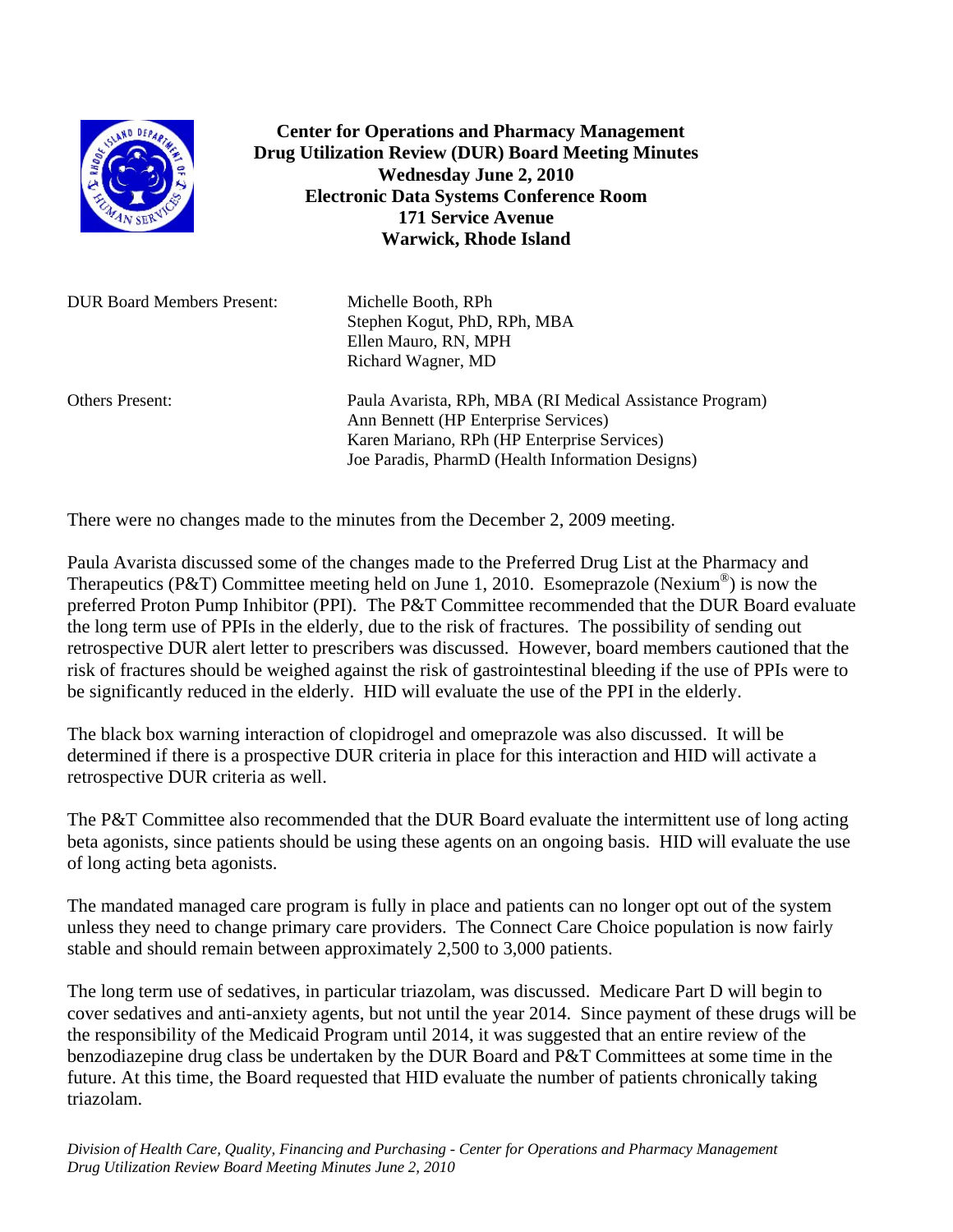Long acting narcotics were discussed. A new prior authorization process for long acting oxycodone will be put in place. Patients will no longer be exempt from the prior authorization process if they previously had taken the drug. Patients must now fail the preferred long acting agents before the use of long acting oxycodone would be approved.

A summary of the restrictions put in place by other State Medicaid Programs on the use of brand name anticonvulsants was discussed. The Board raised the issue of liability for the Medicaid Program if a patient had seizures after being denied a brand anticonvulsant and being switched to the generic. The Board requested that HID review the brand vs. generic use of the anticonvulsant drug class.

Criteria for the coverage of smoking cessation products is under development since these drugs will be covered by the Medicaid Program in the future.

HID reviewed a summary of DUR intervention letters sent to prescribers for patients that appear to be nonadherent with ongoing therapy of antihypertensive agents, lipid lowering agents, antipsychotics and antidepressants. These efforts will continue.

Hepatitis C treatment was discussed. There are a number of patients with a diagnosis of hepatitis C at some point in their history with no evidence of recent treatment over the past year. The Board indicted that patients should be treated continuously for at least 12 to 24 months and there is no evidence that intermittent treatment is effective. The Board asked if there it would be possible to benchmark hepatitis C treatment in Rhode Island with other State Medicaid Programs. HID was also asked to provide a list of all patients with a hepatitis C diagnosis and indicate if the patient has current treatment and also if there is evidence of treatment with antiretroviral agents as well.

The use of atypical antipsychotics in children less than the labeled indicated age was discussed. It was noted that use of the atypicals in children is based more on the child's behavior than on a strict set of diagnostic criteria. HID was asked to provide a list of children taking atypical antipsychotics who were less than the labeled age for use of the drug.

The concurrent use of buprenorphine/naloxone (Suboxone®) along with other opioids was discussed. Each month a few patients are noted to be taking opioids along with Suboxone®. However, under the recommendations of the DUR Board, intervention letters have not been sent to prescribers. It was noted that the Neighborhood plan requires prior authorization for Suboxone® and does look for concurrent use of opioids and will alert the Suboxone® prescribers if other opioids are utilized. HID was asked to continue monitoring opioid use in patients taking Suboxone® and to send a list of identified patients to the Department.

The continuous use of antidepressant was discussed. The Board recommended that those Connect Care Choice patients with a diagnosis of depression be evaluated to determine if they have received antidepressant therapy. The Department will provide HID with a list of patients in the program and HID will review claims data to determine which patients have recently received antidepressant therapy. HID was also asked to evaluate the data for use of beta blockers in post MI patients.

The use of agents indicated for the treatment of fibromyalgia was discussed. There was some discussion as to which prescribers would be most likely to utilize any of the three agents currently approved for treating fibromyalgia. HID was asked to provide the Department with a list of prescribers of the drugs currently approved for fibromyalgia treatment.

Paula Avarista informed the Board that Senator Charles Grassley's office had made a request of all State Medicaid Programs to provide information on top prescribers of specific drugs including the atypical antispychotics, long acting oxycodone and alprazolam.

*Division of Health Care, Quality, Financing and Purchasing - Center for Operations and Pharmacy Management Drug Utilization Review Board Meeting Minutes June 2, 2010*